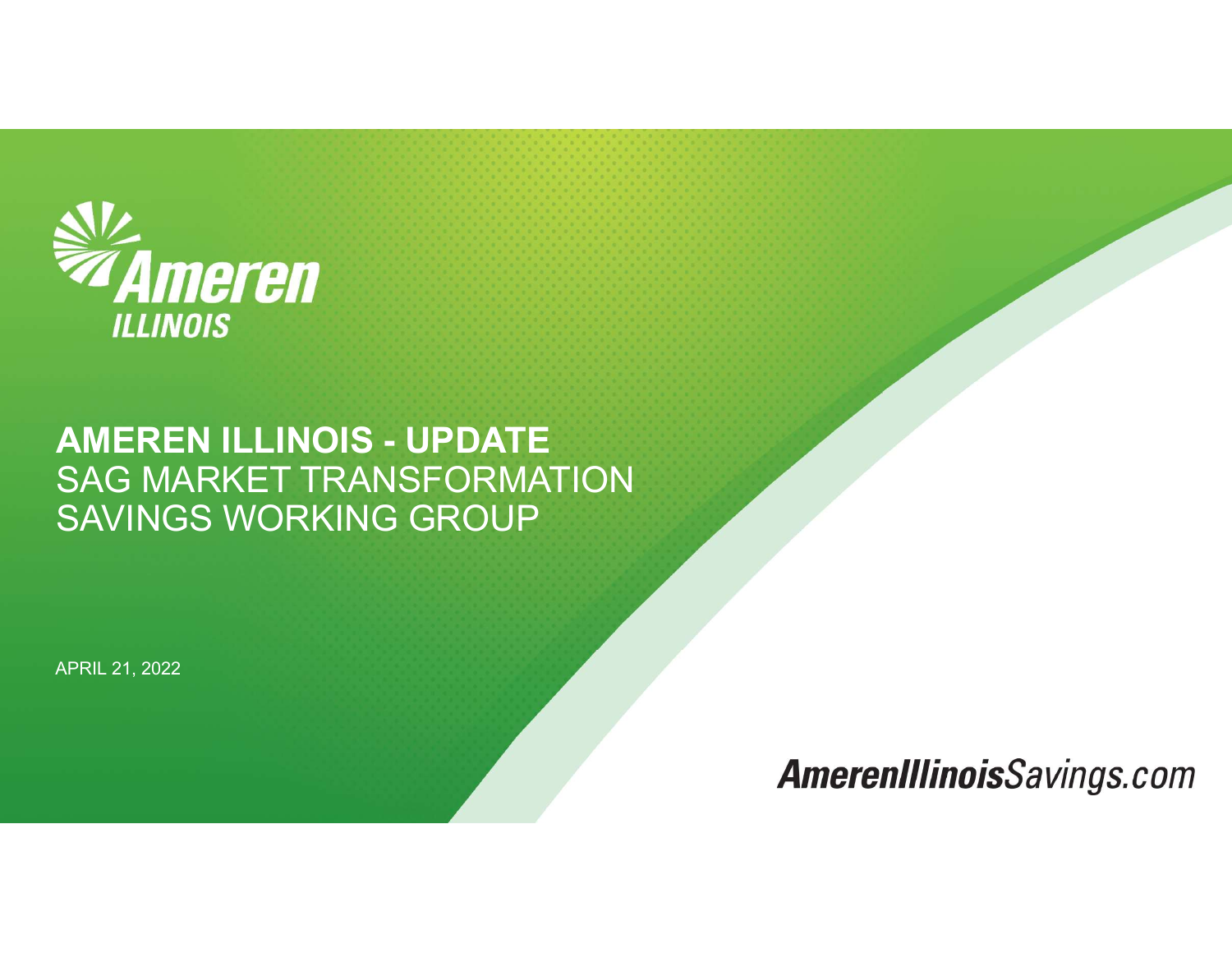**Luminaire Level Lighting Controls (LLLCs) – Market Transformation Pilot<br>A recent study<sup>1</sup> showed significant 50 – 74% annual energy savings from 1:1 replacement of luminaire level<br>lighting controls (LLLCs) compared to 59%** A recent study<sup>1</sup> showed significant  $50 - 74\%$  annual energy savings from 1:1 replacement of luminaire level evel Lighting Controls (LLLCs) – Market Transformation Pilot<br>showed significant 50 – 74% annual energy savings from 1:1 replacement of luminaire level<br>(LLLCs) compared to 59% savings of a full redesign, and at about one-th lighting controls (LLLCs) compared to 59% savings of a full redesign, and at about one-third to half of the cost.

Yet, LLLC adoption is low, with connected lighting comprising less than 1% of all luminaires in the US<sup>2</sup>. .

Ameren Illinois' LLLC market transformation initiative seeks to remove barriers to increase LLLC adoption and bring about lasting change to the market:

| I Lighting Controls (LLLCs) - Market Transformation Pilot<br>wed significant 50 – 74% annual energy savings from 1:1 replacement of luminaire level |                                                                                                                                                                                                    |  |  |
|-----------------------------------------------------------------------------------------------------------------------------------------------------|----------------------------------------------------------------------------------------------------------------------------------------------------------------------------------------------------|--|--|
|                                                                                                                                                     | LCs) compared to 59% savings of a full redesign, and at about one-third to half of the cost.<br>is low, with connected lighting comprising less than 1% of all luminaires in the US <sup>2</sup> . |  |  |
| hange to the market:                                                                                                                                | C market transformation initiative seeks to remove barriers to increase LLLC adoption and                                                                                                          |  |  |
| <b>Barriers</b>                                                                                                                                     | <b>Tactics</b>                                                                                                                                                                                     |  |  |
| <b>Market actors' lack of</b><br>awareness and familiarity                                                                                          | Case studies from pilots; engagement with<br>business owners, lighting designers, distributors,<br>program allies and internal AIC staff                                                           |  |  |
| Lack of skilled program allies                                                                                                                      | Design and offer training on fundamentals and<br>commissioning of LLLC                                                                                                                             |  |  |
| <b>Upfront costs</b>                                                                                                                                | Incentives for pilot installations for 2022 to 2025                                                                                                                                                |  |  |



1 https://neea.org/resources/lllc-replacement-vs-redesign-comparison-study

2Trends In Lighting Controls: Luminaire Level Lighting Controls (facilityexecutive.com)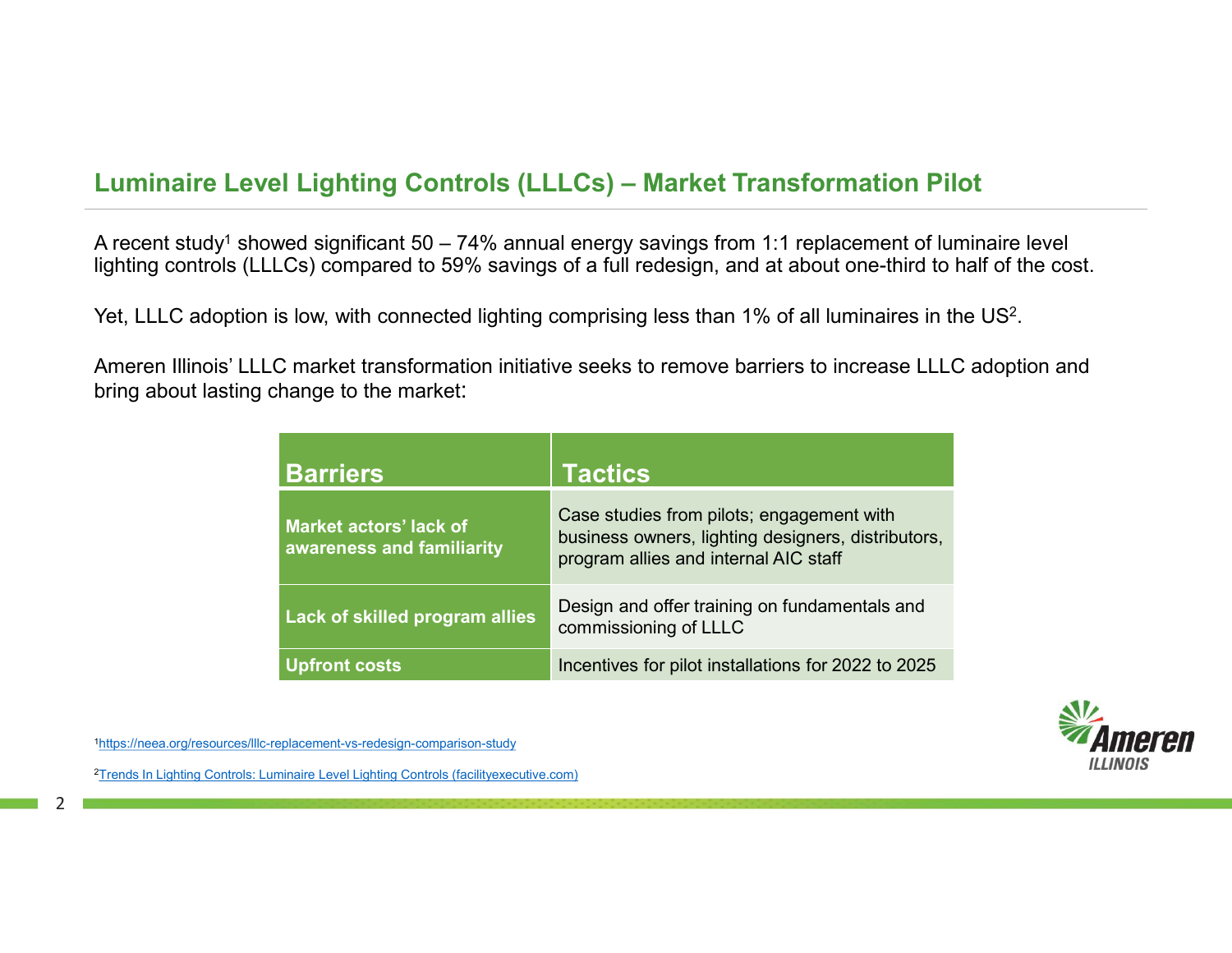# Completed Activities and Future Plans

Completed Activities:

- whered Activities and Future Plans<br>• Soft launch of the pilot installation in November 2021, resulting in an approved installation in 2022 for a<br>• Soft launch of the pilot installation in November 2021, resulting in an app warehouse, with savings estimated to be 171,000 kWh annually. **Propertive and Future Plans**<br>• Soft launch of the pilot installation in November 2021, resulting in an approved installation in 2022 for a<br>• Course content for Program Ally training on fundamentals and commissioning of LL **Provided Activities and Future Plans<br>• Soft launch of the pilot installation in November 2021, resulting in an approved installation in<br>• warehouse, with savings estimated to be 171,000 kWh annually.<br>• Course content for**
- 
- 

### Future Plans:

| 2022         | Webinars to raise awareness and familiarity among industry associations<br>$\bullet$<br><b>Continue to recruit for pilot installations</b><br>$\bullet$<br><b>Build case studies from pilot installations</b><br>$\bullet$<br>Establish baselines via surveys to track adoption progress<br>$\bullet$<br>Conduct customer analytics for a deeper understanding of Ameren Illinois' small business<br>customers to identify market size as well as primarily and secondary target markets to<br>enhance outreach efforts<br>Establish initial natural market baseline<br>$\bullet$<br>Establish market effects savings protocol |              |
|--------------|--------------------------------------------------------------------------------------------------------------------------------------------------------------------------------------------------------------------------------------------------------------------------------------------------------------------------------------------------------------------------------------------------------------------------------------------------------------------------------------------------------------------------------------------------------------------------------------------------------------------------------|--------------|
| 2023<br>2025 | Continue to build a base of trained Program Allies<br>Continue outreach to industry groups<br>Continue with pilot installations<br>Evaluation to track adoption<br>Continue to refine strategy with learnings from the previous year                                                                                                                                                                                                                                                                                                                                                                                           | <b>ILLIN</b> |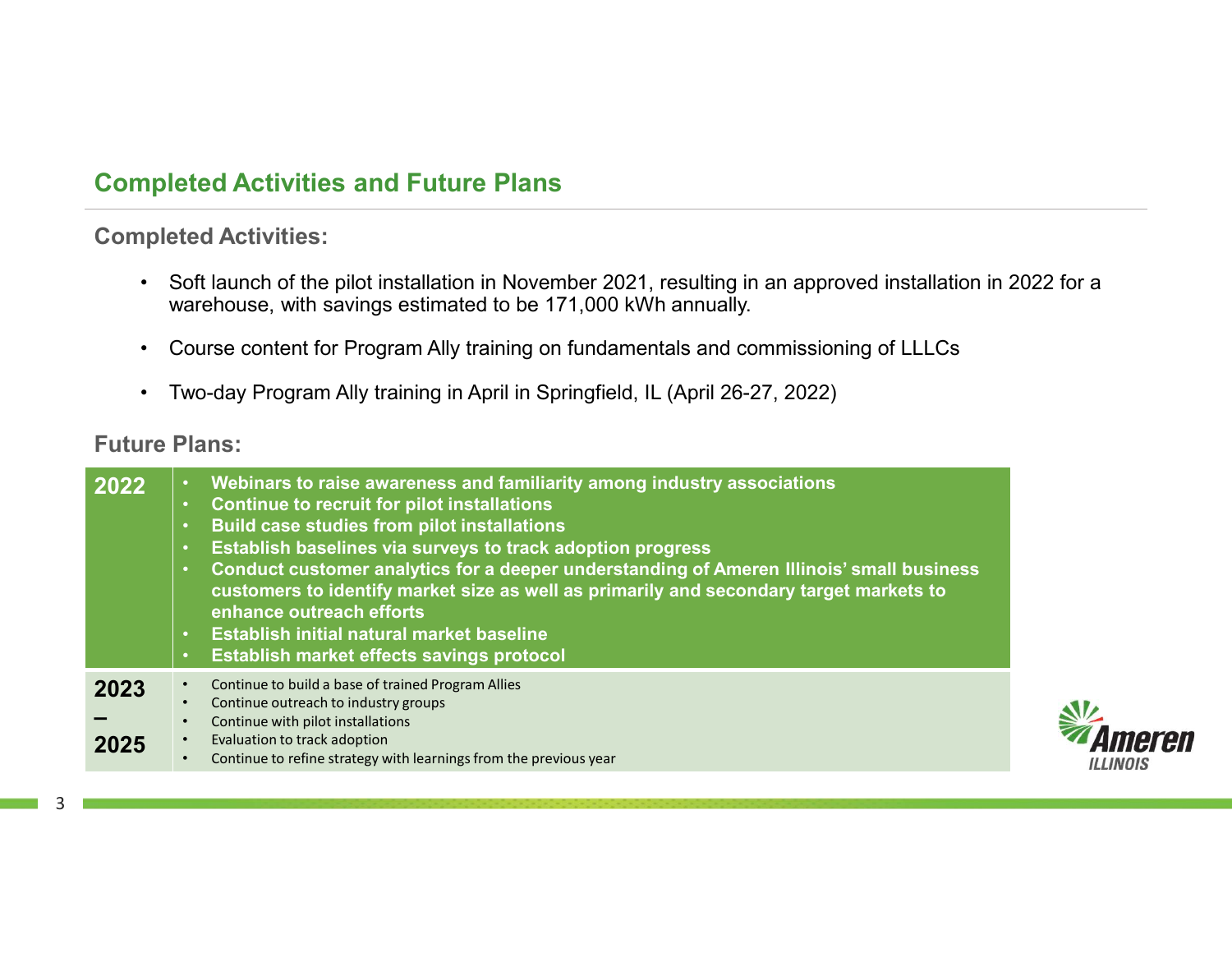## AIC LLLC Logic Model

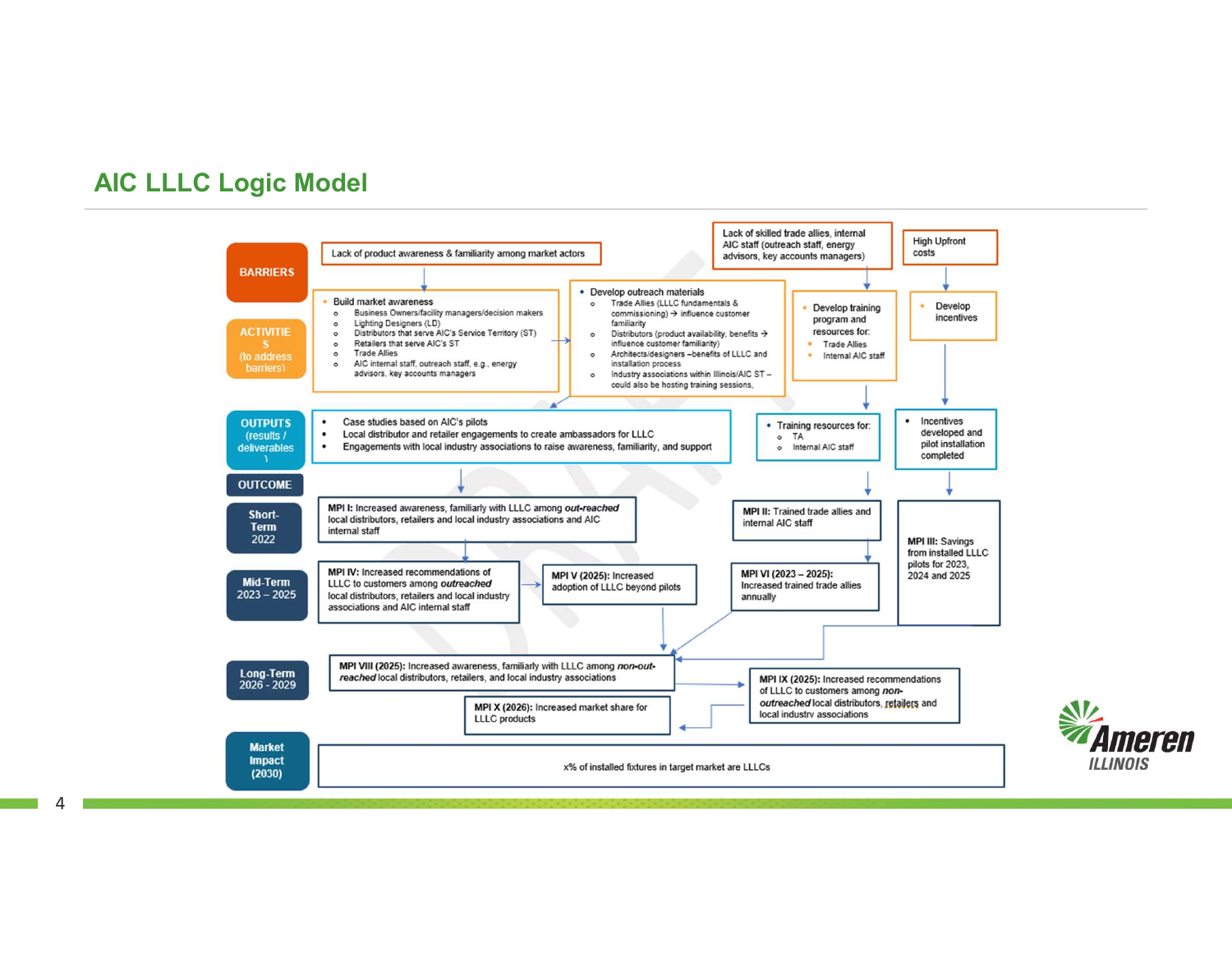# Two-Day Program Ally Training – Build Awareness, Familiarity and Skillsets  $\rightarrow$ <br>Increased Ability to Convert LLLC Sales<br>Anting Objectives: Day 1 — Fundamentals of LLLC Increased Ability to Convert LLLC Sales Two-Day Program Ally Training – Build Awareness, Familiarity and Sk<br>Increased Ability to Convert LLLC Sales<br>Training Objectives: Day 1 — Fundamentals of LLLC<br>Understand the differences between room-based, non-LLLC (Luminai **• Understand the differences between room-based, non-LLLC (Luminaire Level Lighting Controls) and LLLC**<br>
• Understand the differences between room-based, non-LLLC (Luminaire Level Lighting Controls) and LLLC<br>
• Understan • Ivaco Day Program Ally Training – Build Awareness, Familiarity and Skillsets →<br> **Increased Ability to Convert LLLC Sales**<br>
Training Objectives: Day 1 — Fundamentals of LLLC<br>
Understand the differences between room-bas • Use a new publicly available tool to understand, evaluate, and compare available networked lighting Controls) and Like Understand the differences between room-based, non-LLLC (Luminaire Level Lighting Controls) and LLLC Two-Day Program Ally Training – Build Awarenes<br>
Increased Ability to Convert LLLC Sales<br>
Training Objectives: Day 1 — Fundamentals of LLLC<br>
• Understand the differences between room-based, non-LLLC (Luminaire Le<br>
Ilghting Two-Day Program Ally Training – Build Awareness, Familiarity and Ski<br>
Increased Ability to Convert LLLC Sales<br>
Training Objectives: Day 1 — Fundamentals of LLLC<br>
Understand the differences between room-based, non-LLLC (Lum

- lighting control systems and pros and cons of each.
- setup.
- systems. • Understand the differences between room-based, non-LLLC (Luminaire Level Lighting Controls) and LLLC<br>• Understand the differences between room-based, non-LLLC (Luminaire Level Lighting Controls) and LLLC<br>• Understand the **Training Objectives: Day 1 — Fundamentals of LLLC**<br>
• Understand the differences between room-based, non-LLLC (Luminaire Level Lighting Controls) and LLLC<br>
• lighting control systems and pros and cons of each.<br>
• letenti ighting control systems and pros and cons of each.<br>
• Literatify new types of advanced lighting controls that can reduce complexity and cost of installation and<br>
• Use a new publicly available bol to understand, evaluate, • Use a new publicly available tool to understand, evaluate, and compare available ne<br>systems.<br>• Install and setup a wireless LLLC lighting control system.<br>• Install and setup a wireless LLLC lighting control system.<br>• Und
- 

- 
- functionality.
- and identify COVID mitigation strategies.
- 

April Springfield IL

> **July** Peoria IL

**October** Collinsville IL



5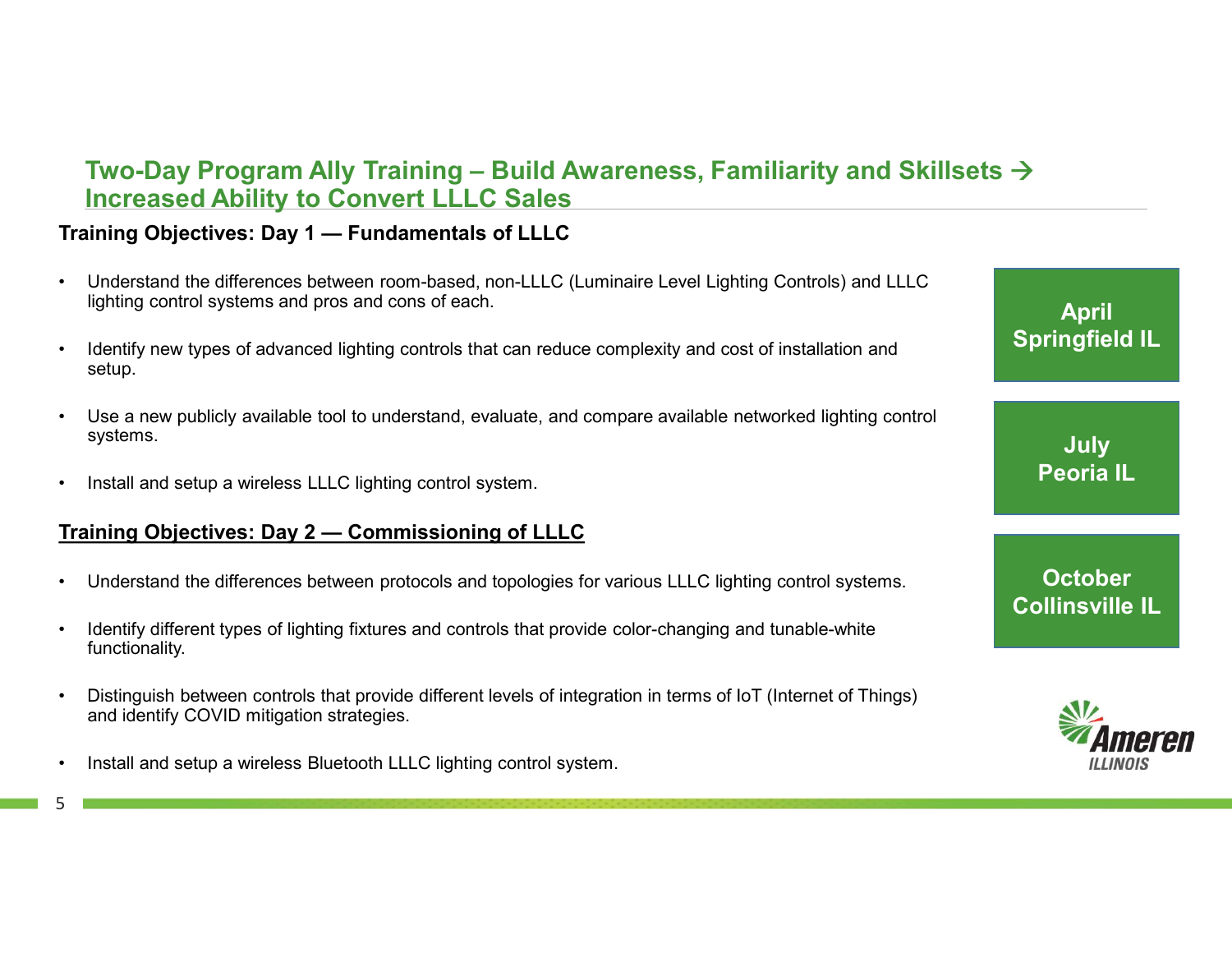# Advanced Windows (TTW)

•Ameren Illinois partnered with Nicor Gas and ComEd in 2021 to conduct a qualitative market characterization study via in-depth interviews with market actors, to understand market dynamics, barriers and opportunities

•In 2022, Ameren Illinois will participate in the Partnership for Advanced Windows (PAWs) and will explore partnering with Nicor Gas and ComEd to conduct quantitative market research, to confirm the key findings of the market characterization study, and revise market size and market potential

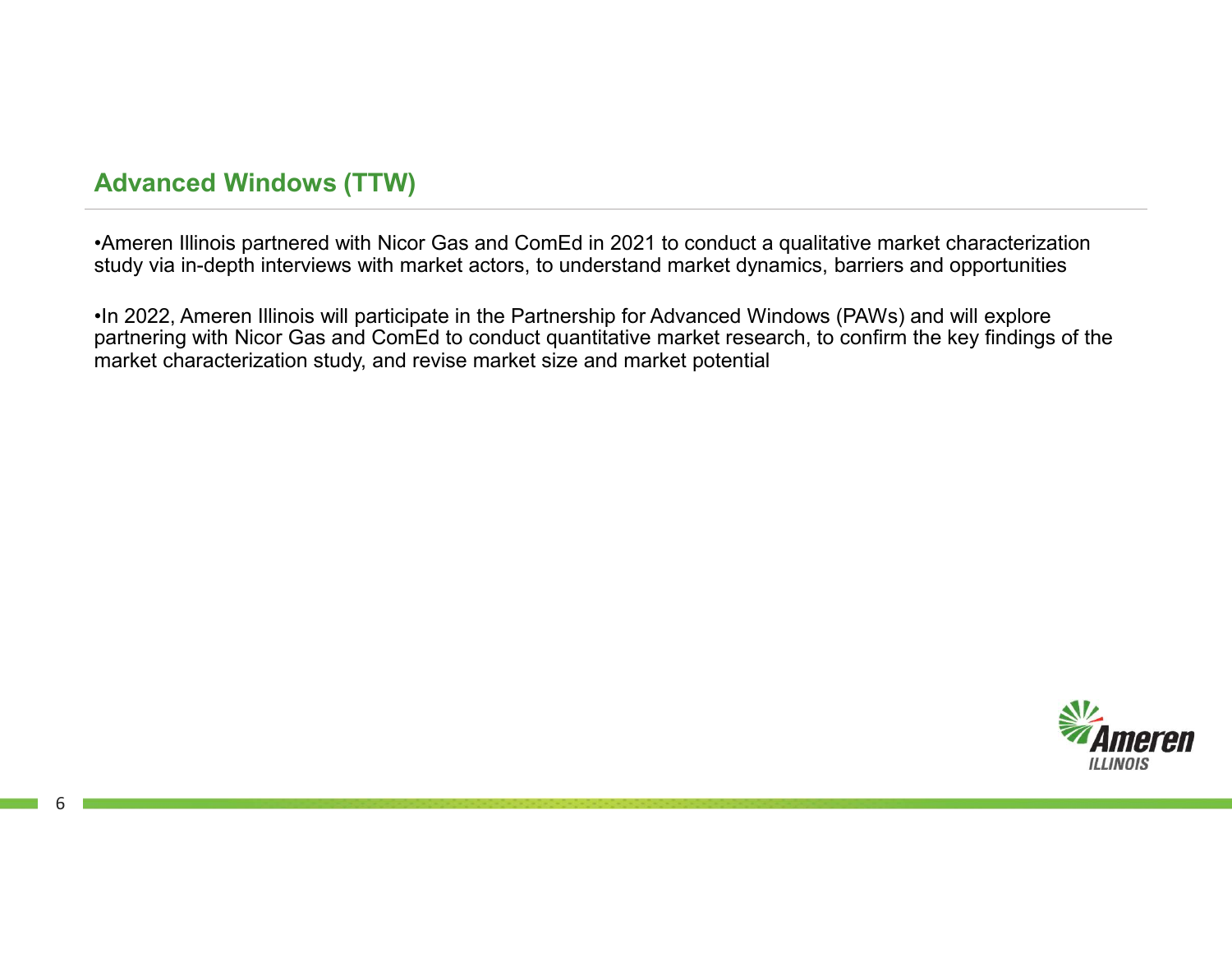# Questions?

Thank you.